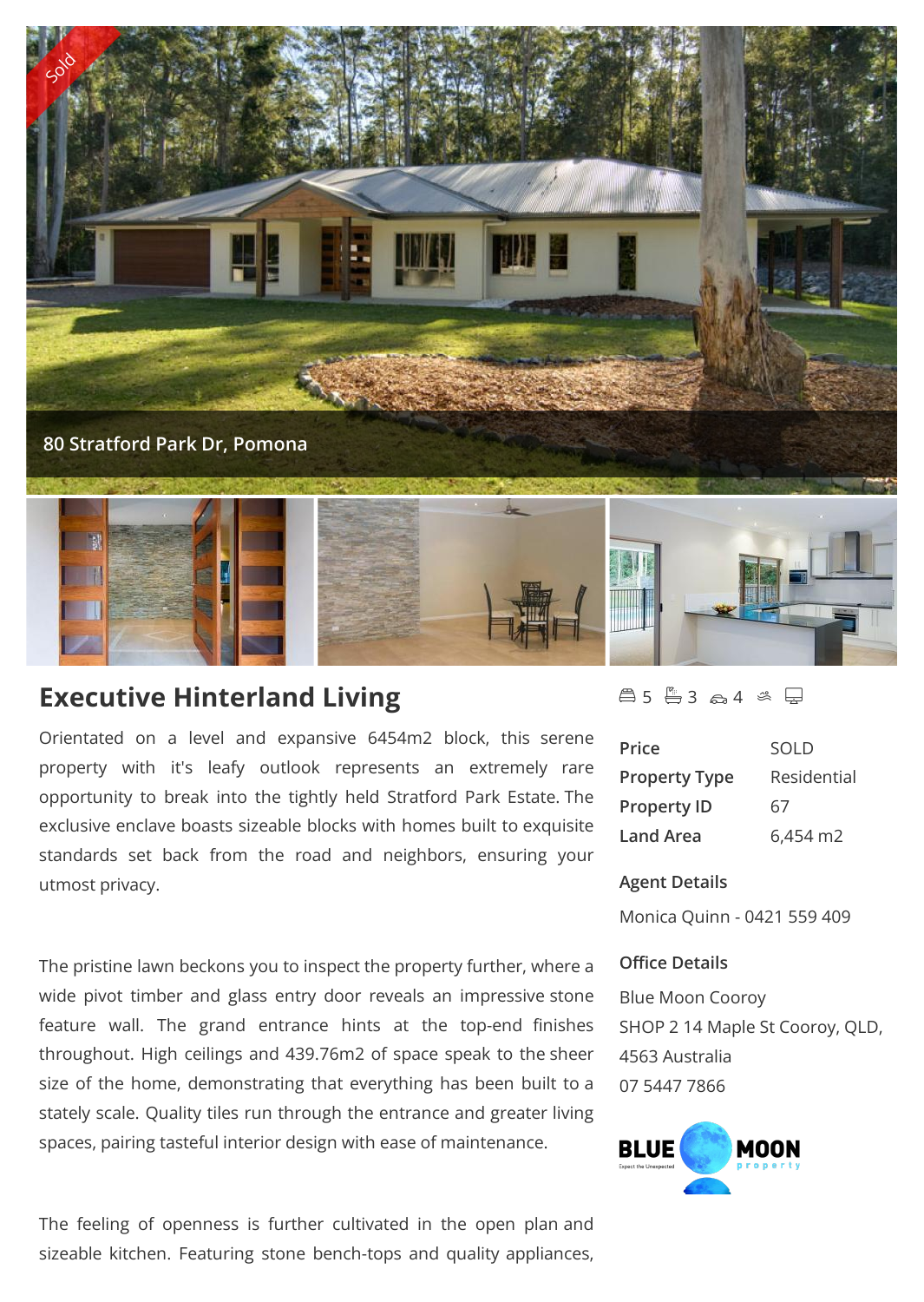the kitchen is the central hub of this elegant home. Completing the picture of the perfect country estate is the combustion fireplace positioned in the vast formal dining area. The glass sliding doors which back onto the 4m rear verandahs invoke the very definition of in-door-out-door living and entertaining. This space is perfect for weekend BBQ's with friends and family, while your guests enjoy the inground saltwater swimming pool and bespoke waterfall feature. Cementing this home as an entertainers dream, it has a unique room located in it's own wing with separate entry. This room is complimented by it's own ensuite and walk in robe.

Perfect for the executive couple seeking their own retreat, the master bedroom features a double ensuite and walk-in-robe big enough for any fashion enthusiast. Three further bedrooms, all with built in robes, ensure room for everyone. Rounding out the ideal family home is an additional versatile living space - ideal for a home office, gym, or games room. Lastly, is the sound proofed home theatre space designed for those family movie nights. This property has all the necessary features to ensure your comfort and peace of mind year round - with a/c and fans throughout. Room for all the toys is achieved via the quality two-bay colourbond shed tucked away at the back of the block.

Contact Monica Quinn today to secure your private viewing of this elevated estate.

#### **Inspections:**

#### *Saturday 19.2.22 @ 9:30-10:00am*

If you would like to register for this inspection please head to this link and fill out all required details (please copy and paste this link into your browser): https://www.bluemooncooroy.com/ofi/52/register.

**NB:** access to this inspection **will not be possible** unless prior registration has occurred. All inspection attendees must also wear a mask while at the inspection and sign in.

### **Price Guide:**

**NB:** This property is being sold without a price and therefore a price